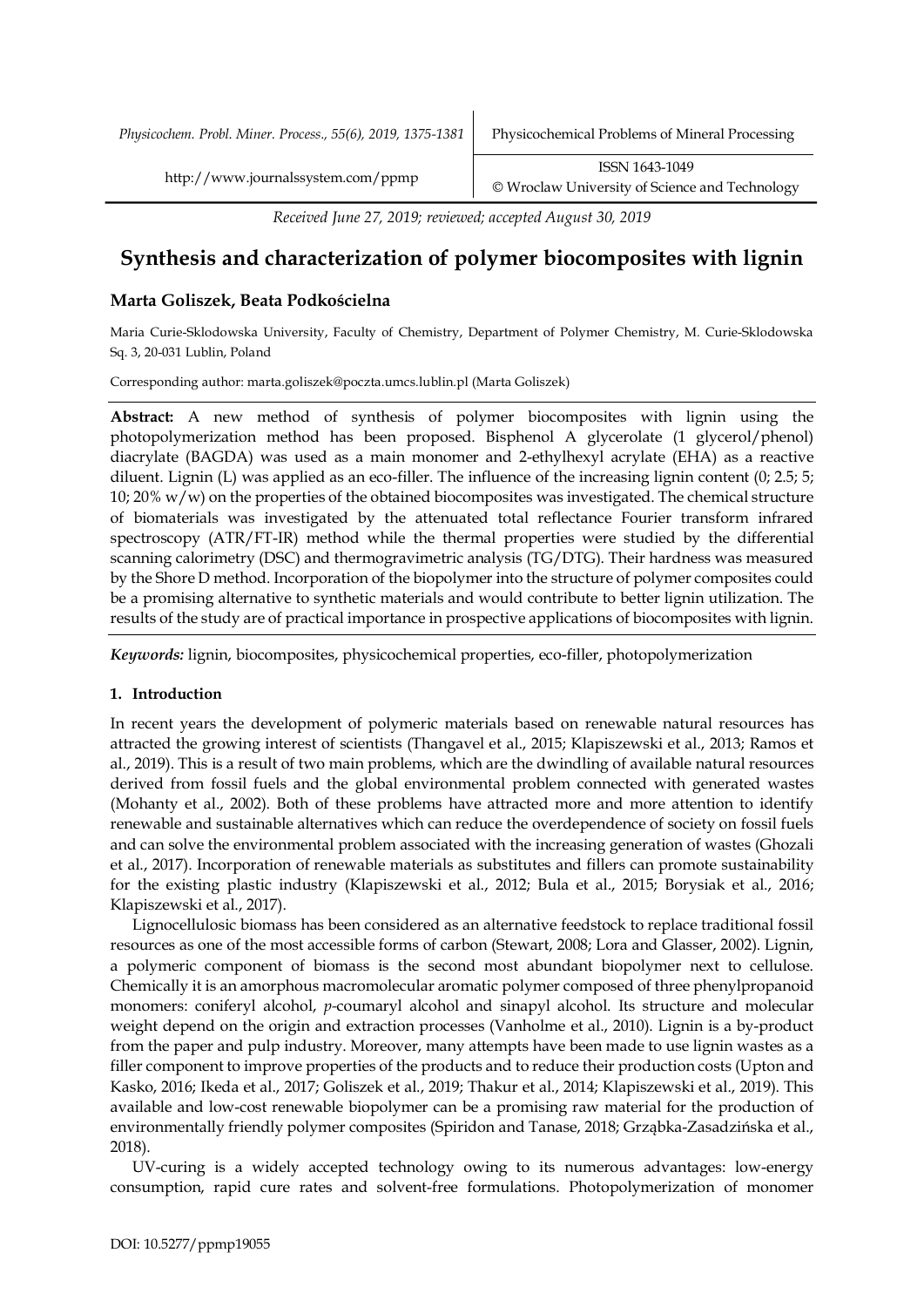acrylates to create thermosetting materials is a commonly used UV-system for numerous applications such as protective coatings, dental materials, adhesive, printing inks and composites (González et al., 2015; Yagci et al., 2010).

The aim of this study was to obtain polymeric biocomposites with lignin as a filler using the photopolymerization method and detailed characterization of the products.

#### **2. Materials and methods**

# **2.1. Materials**

Bisphenol A glycerolate (1 glycerol/phenol) diacrylate, 2-ethylhexyl acrylate, kraft lignin and 2,2 dimethoxy-2-phenylacetophenone were obtained from Sigma-Aldrich.

#### **2.2. Preparation of composites**

Bisphenol A glycerolate (1 glycerol/phenol) diacrylate (BAGDA) was heated in a laboratory dryer to 60°C. Then its appropriate amount was weighed into a glass vessel. In the next step, 2-ethylhexyl acrylate (EHA) was added dropwise to this vessel while stirring. The ratio of BAGDA to EHA was 10:3. Then the adequate amount of lignin (L) (2.5; 5; 10; 20% w/w) was added and stirring was continued to obtain a homogeneous mixture. Finally,  $1.2\%$  w/w of 2,2-dimethoxy-2-phenylacetophenone (IQ), as a photoinitiator, was added and after stirring the mixture was placed in a glass form and cured under the UV lamp for 0.5 h. As a result, a composite in the form of a brown plate was obtained. For comparison the synthesis of composite without lignin addition was also performed. The chemical structure of monomers is presented in Fig. 1. The experimental parameters of the synthesis were collected in Table 1.



Fig. 1. Chemical structures of monomers

| Composite       | <b>BAGDA</b> | <b>EHA</b> | L                    | L     | IQ         | IQ    |  |
|-----------------|--------------|------------|----------------------|-------|------------|-------|--|
|                 | (g)          | (g)        | $\frac{10}{10}$ w/w) | (g)   | $($ % w/w) | (g)   |  |
| $EHA + 0\%$ L   | 4.588        | 1.376      | $\Omega$             | 0     | 1.2        | 0.071 |  |
| $EHA + 2.5\%$ L | 4.332        | 1.299      | 2.5                  | 0.141 | 1.2        | 0.069 |  |
| $EHA + 5\%L$    | 4.423        | 1.327      | 5                    | 0.287 | 1.2        | 0.072 |  |
| $EHA + 10\%$ L  | 4.219        | 1.266      | 10                   | 0.548 | 1.2        | 0.072 |  |
| $EHA + 20\%$ L  | 4.167        | 1.250      | 20                   | 1.083 | 1.2        | 0.078 |  |

Table 1. Experimental parameters of the synthesis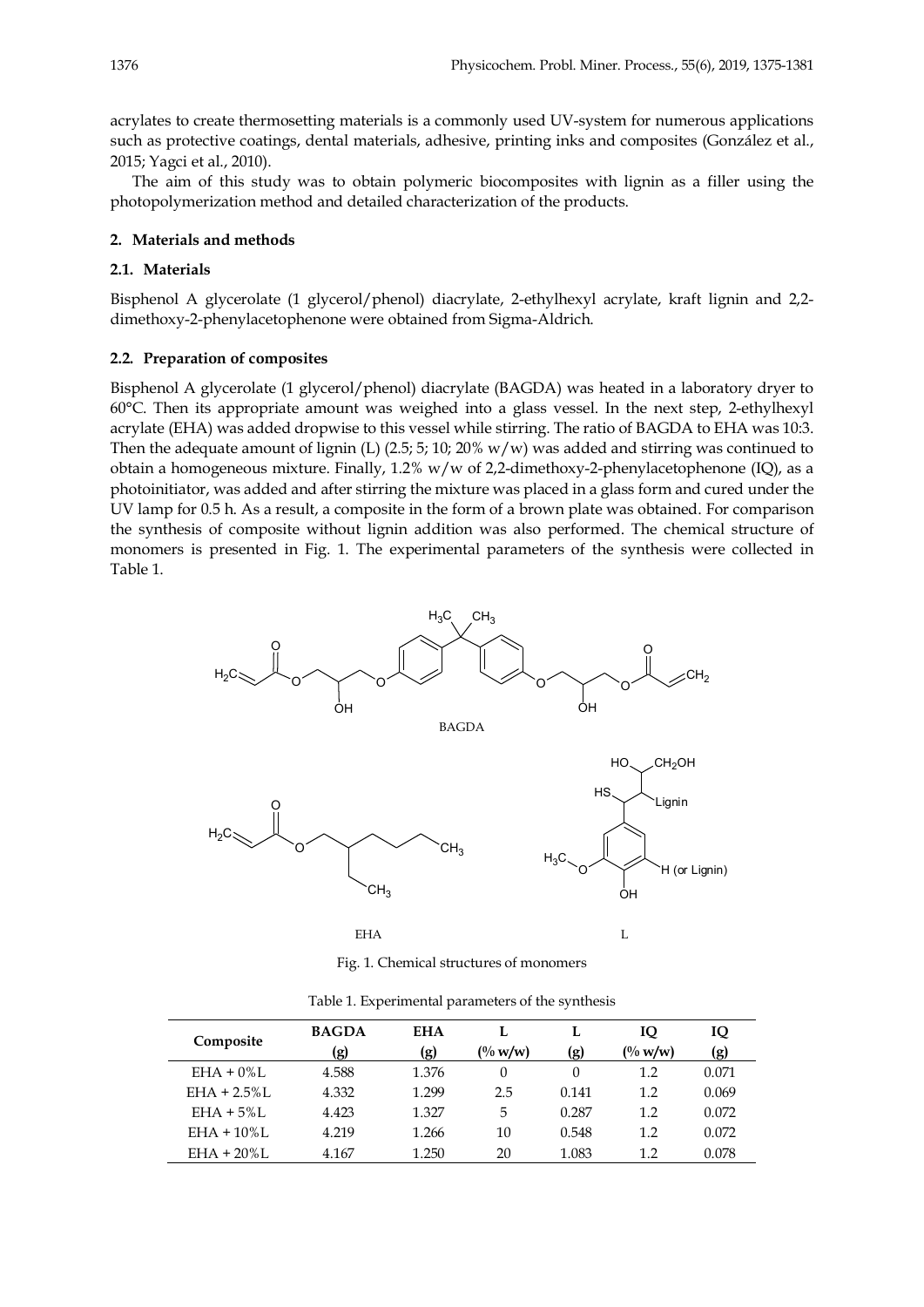# **2.3. Methods**

The FTIR spectra were recorded with a Bruker Tensor 27 FTIR spectrometer (Germany) using the attenuated total reflectance (ATR) technique. All spectra were obtained within the range of 600-4000 cm<sup>-1</sup> in the absorbance mode. The spectral resolution was  $4 \text{ cm}^{-1}$  with 32 scans taken for each spectrum. The calorimetric measurements were carried out using Netzsch DSC 204 calorimeter (Selb, Germany) operated in a dynamic mode. The dynamic scans were performed at a heating rate of 10 $^{\circ}$ C min<sup>-1</sup>, the first scan being from 20 $^{\circ}$ C to a maximum of 110 $^{\circ}$ C to remove any adsorb moisture, and the second from  $25^{\circ}$ C to  $550^{\circ}$ C in a nitrogen atmosphere (30 cm<sup>3</sup> min<sup>-1</sup>). The sample mass was ~5-10 mg. An empty aluminum crucible was used as a reference. Thermal analysis was conducted using STA 449 Jupiter F1, Netzsch (Germany). The samples were heated from 30 to 800°C with a heating rate of 10 $^{\circ}$ C min<sup>-1</sup>, in a dynamic atmosphere of helium (25 cm<sup>3</sup> min<sup>-1</sup>). The sensor thermocouple of S TG–DSC type and an empty  $\text{Al}_2\text{O}_3$  crucible as a reference were used. The materials hardness was measured by the Shore D method using a Zwick 7206/H04 analog hardness testing apparatus (Germany) at 23°C. Readings were taken after 15s.

# **3. Results and discussion**

#### **3.1. ATR/FT-IR analysis**

The ATR/FT-IR spectra of the obtained materials are presented in Fig. 2. The spectroscopic evaluation proved a successful synthesis of biocomposites with lignin, that is proved from the presence of characteristic bands of appropriate functional groups. The broad band at 3454 cm -1 is assigned to the stretching vibrations of hydroxyl groups. The bands around 2960, 2930 and 2870 cm-1 are from the stretching vibrations of C-H in -CH<sub>2</sub>- and -CH<sub>3</sub> groups. The absorption band at 1725 cm<sup>-1</sup> is due to the stretching vibrations of C=O groups which is characteristic for acrylates. The stretching vibrations of ester group C-O-C give a doublet at 1181 and 1240 cm-1. The signals at 1600 and 1509 cm-1 are from aromatic C=C vibrations in the aromatic rings. The band at  $1041 \text{ cm}^{-1}$  is assigned to the stretching vibrations of C-O bonds in alkyl-aryl ethers. The signals at  $809 \text{ cm}^{-1}$  are from the CH out-of-plane deformation vibrations. The increasing content of lignin reflected in the increasing intensity of these bands confirmed completely the predictions.



Fig. 2. ATR/FT-IR spectra of the composites

# **3.2. DSC analysis**

The DSC curves of composites are presented in Fig. 3. Additionally, the DSC results are collected in Table 2. They reveal the presence of endothermic peaks with the maximum at 387-396°C. This is associated with their total thermal degradation. The enthalpy of decomposition (Δ*Hd*) values ranges from 58.9 to 101.2 J/g, depending on the amount of lignin used during synthesis. The broad exothermic effect at around 200-320°C, which is particularly visible for the lignin-containing composites, is from the lignin intermolecular crosslinking and repolymerization of smaller lignin molecules formed via the bond cleavage (Jiang et al., 2018). The temperature of total thermal degradation  $(T_d)$  among lignin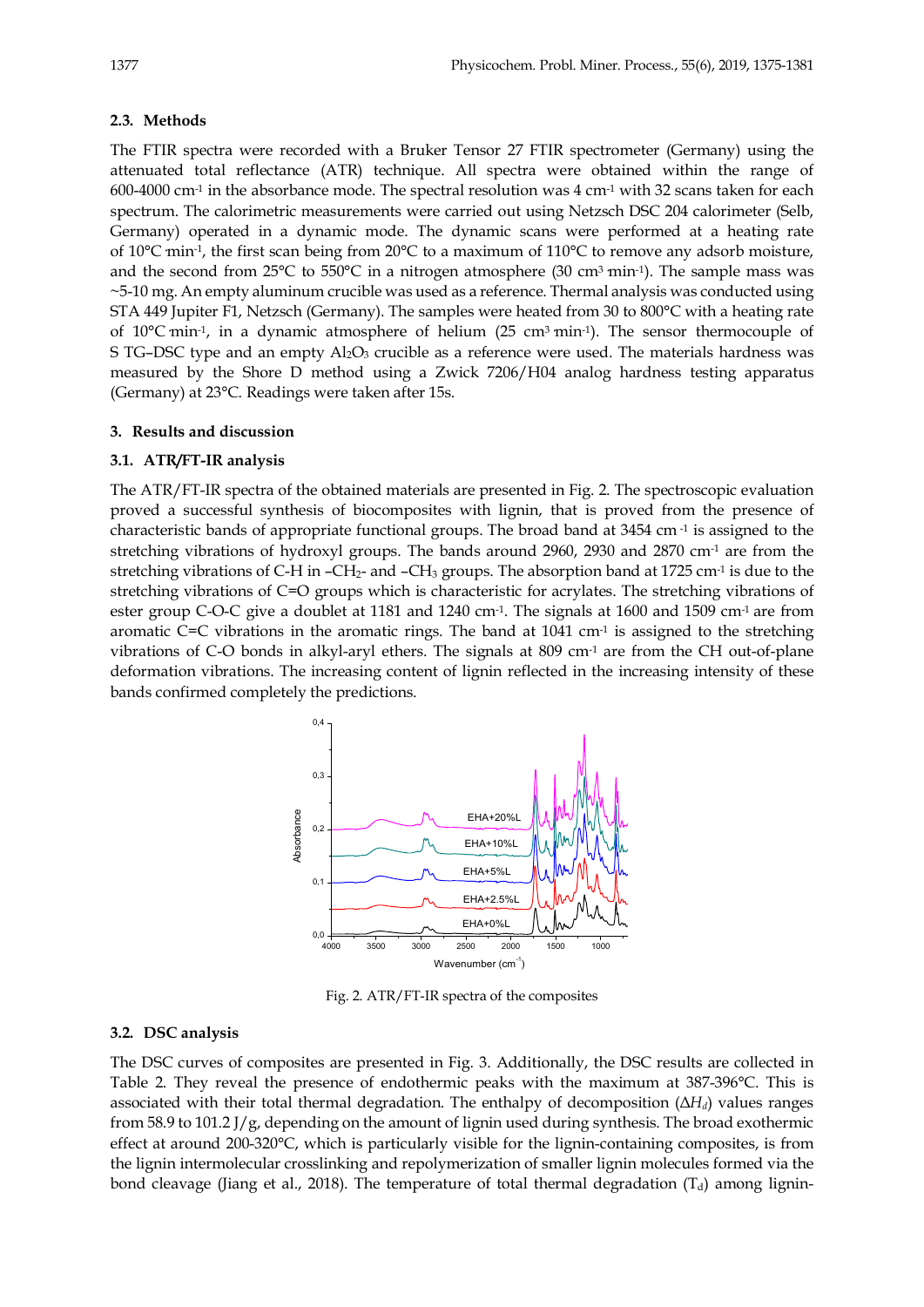containing composites is similar. The highest values of  $T<sub>d</sub>$  were obtained for the biocomposites with 2.5 and 5% w/w addition of lignin. This can be a result of potential interactions between the carbonyl groups of acrylates and the hydroxyl groups of lignin (Spiridon and Tanase, 2018). However, when higher concentration of lignin was used (10, 20%), its dominant role in the composite material was filler.



Fig. 3. DSC curves of the composites

Table 2. DSC data of the composites

| Composite      | $T_{d}$ (°C) | $\Delta H_d$ (J/g) |
|----------------|--------------|--------------------|
| $EHA + 0\%L$   | 390.3        | 101.2              |
| $EHA + 2.5\%L$ | 387.3        | 48.4               |
| $EHA + 5\%L$   | 394.5        | 47.8               |
| $EHA + 10\%$ L | 386.8        | 58.9               |
| $EHA + 20\%L$  | 387.0        | 82.8               |

# **3.3. TG/DTG analysis**

Thermal properties of composites were studied by means of thermogravimetry. The TG/DTG curves of composites are shown in Fig. 4. Temperatures related to weight loss of 5 and 50% ( $T_{5\%}$  and  $T_{50\%}$ ) respectively), temperatures of maximum decomposition ( $T_{max1}$ ,  $T_{max2}$ ) with adequate values of weight loss (W<sub>loss1</sub>, W<sub>loss2</sub>) and values of residual mass (RM) are collected in Table 3. Thermal decomposition of the composite without lignin proceeds in a one-step process whereas decomposition of the biocomposites proceeds in a two-step process. The first peak on the DTG plot observed only for a lignincontaining material in the temperature range of 185-192°C ( $T_{max1}$ ) can be associated with the degradation of aliphatic fragments and oxygen functionalities from lignin. These species decompose very easily when heated (Sobiesiak et al., 2016). The second decomposition peak is connected with the degradation of crosslinked polymer network of composites. It is in the temperature range of  $409-425^{\circ}C$  (T<sub>max2</sub>). The increasing lignin content results in the decreased  $T_{\text{max2}}$  values. According to the presented results the composite without lignin is characterized by the highest degree of crosslinking, because it is the most thermally stable. The addition of lignin to the polymer network results in the reduction of thermal resistance due to crosslinking degree reduction. The residual mass increases with the increasing content of lignin in the composite. It is in the range of 8.77-15.07%, which indicates possible application of obtained biocomposites as potential precursors for carbon materials preparation.

#### **3.4. Shore hardness**

According to the results of Shore-D hardness test (Fig. 5), the hardness values show slight changes with the increasing lignin content. The highest Shore-D hardness values were obtained for the biocomposites with 2.5 and 5%  $w/w$  addition of lignin. When 20%  $w/w$  of lignin was applied, the decrease in the hardness value was observed. This can be due to the decrease of composite homogeneity with the increasing lignin content and homopolymerization process.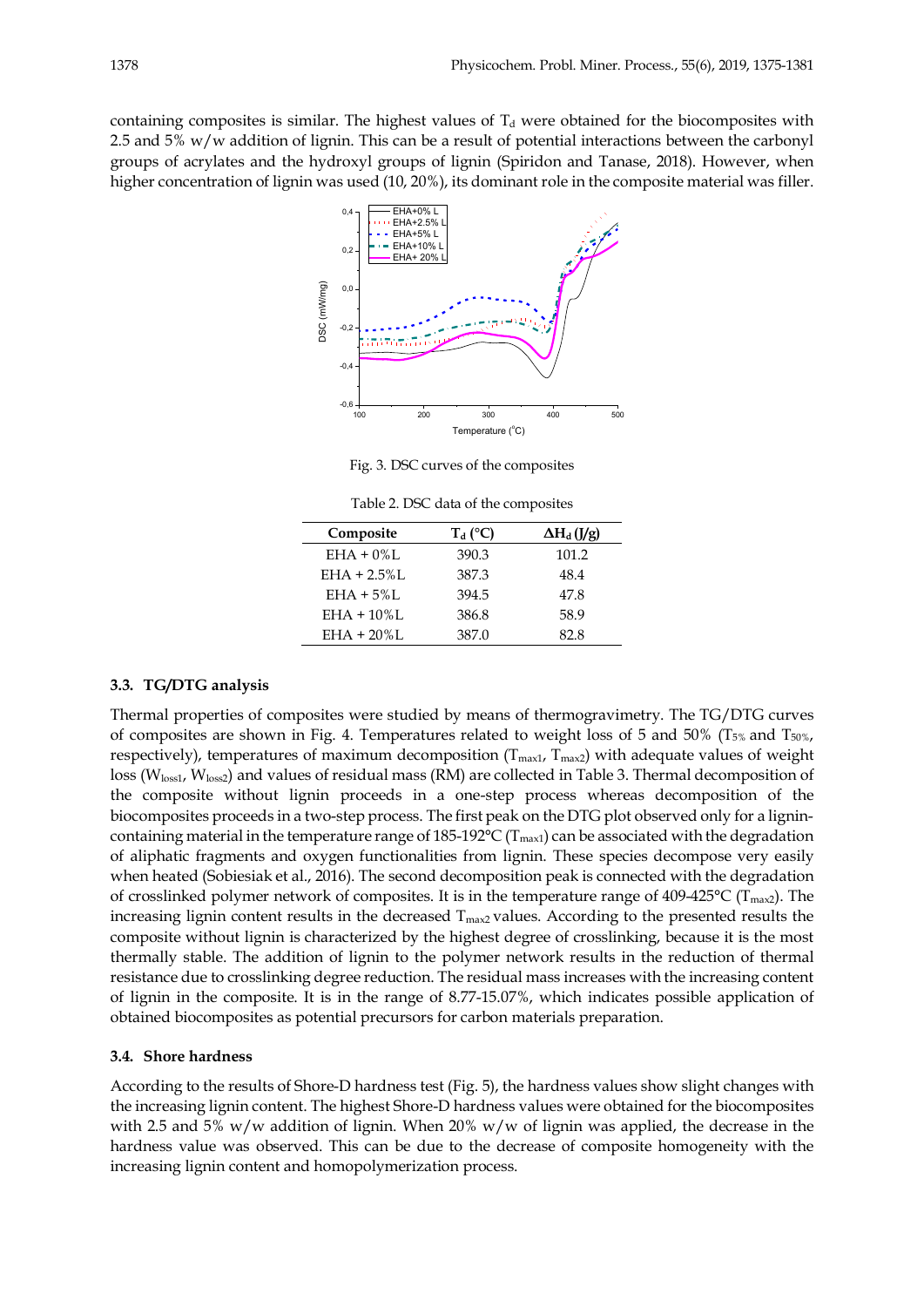

Fig. 4. TG (a) and DTG (b) curves of the synthesized composites

| Composite       | $T_{5\%}$ (°C) | $\Gamma_{50\%}$ (°C | $T_{max1}$ (°C) | $T_{\rm max2} (^{\circ}C)$ | $W_{loss1}(\%)$ | $W_{loss2}(\%)$ | RM(%) |
|-----------------|----------------|---------------------|-----------------|----------------------------|-----------------|-----------------|-------|
| $EHA + 0\%$ L   | 362            | 425                 | -               | 425                        | -               | 93.65           | 6.35  |
| $EHA + 2.5\%$ L | 204            | 409                 | 188             | 416                        | 8.28            | 84.67           | 8.77  |
| $EHA + 5\%L$    | 249            | 410                 | 185             | 410                        | 4.68            | 81.32           | 13.51 |
| $EHA + 10\%$ L  | 185            | 406                 | 186             | 411                        | 8.64            | 74.63           | 13.28 |
| $EHA + 20\%L$   | 192            | 407                 | 192             | 409                        | 4.09            | 78.83           | 15.07 |

Table 3. TG/DTG data of the composites



Fig. 5. Hardness of the composites

## **4. Conclusions**

New biocomposites with lignin addition were obtained by the environmentally friendly UV curing process due to the solvent-free technology. Bisphenol A glycerolate (1 glycerol/phenol) diacrylate was applied as main monomer and 2-ethylhexyl acrylate as a reactive diluent. The spectroscopic evaluation proved the successful synthesis of lignin-containing biocomposites, which was confirmed by the presence of characteristic bands of appropriate functional groups. Thermal properties of the obtained biomaterials were investigated by the DSC and TG/DTG methods. The addition of lignin to the polymer network is probably related with reducing their degree of crosslinking which results in their thermal resistance reduction. When a small lignin amount was added to the composite (2.5 and 5%  $w/w$ ), potential interactions between the carbonyl groups of acrylates and the hydroxyl groups of lignin can take place whereas when a higher amount of lignin was used (10 and  $20\%$  w/w), a filler is a dominant role of lignin. This prediction is confirmed by the obtained thermal (DSC, TG/DTG) and mechanical (Shore D test) results. The formation of char during the pyrolysis process increases with the increasing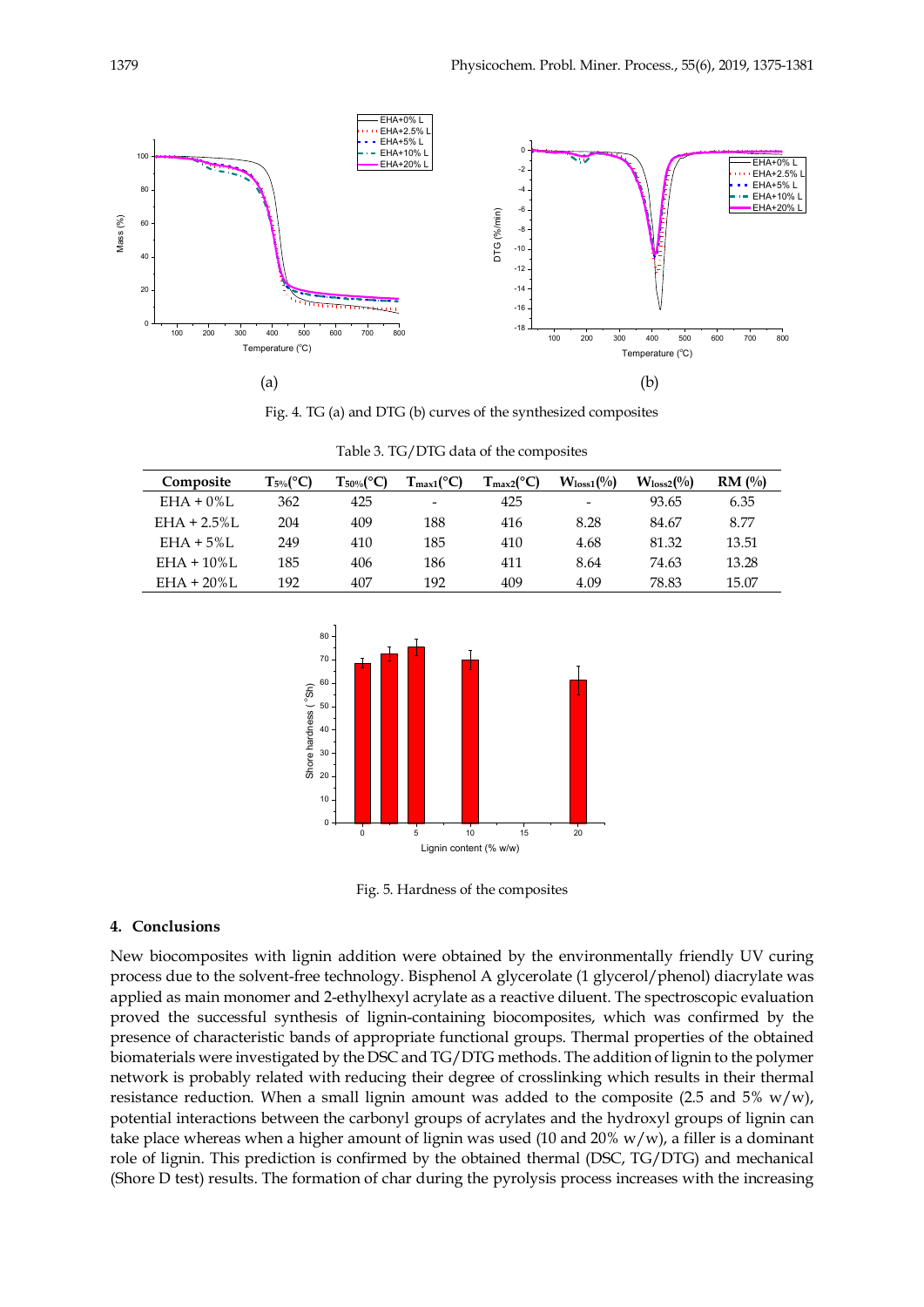lignin content. The application of UV curing together with incorporation of natural biopolymer into the structure of polymer composites results in obtaining materials which are more environmentally friendly than the synthetic composites and contribute to better utilization of lignin.

#### **Acknowledgments**

The authors would like to thank COST Action CA17128 Establishment of a Pan-European Network on the Sustainable Valorisation of Lignin for making it possible to exchange experience with the other scientists.

# **References**

- BORYSIAK, S., KLAPISZEWSKI, Ł., BULA, K., JESIONOWSKI, T., 2016. *Nucleation ability of advanced functional silica/lignin hybrid fillers in polypropylene composites.* J. Therm. Anal. Calorim. 126, 251-262.
- BULA, K., KLAPISZEWSKI, Ł., JESIONOWSKI, T., 2015. *A novel functional silica/lignin hybrid material as a potential bio*-*based polypropylene filler.* Polym. Compos. 36, 913-922.
- GHOZALI, M., TRIWULANDARI, E., HARYONO, A., YUANITA, E., 2017. *Effect of lignin on morphology, biodegradability, mechanical and thermal properties of low linear density polyethylene/lignin biocomposites.* IOP Conf. Series: Materials Science and Engineering 223, 012022.
- GOLISZEK, M., PODKOŚCIELNA, B., SEVASTYANOVA, O., FILA, K., CHABROS, A., PĄCZKOWSKI, P., 2019. *Investigation of accelerated aging of lignin-containing polymer materials.* Int. J. Biol. Macromol. 123, 910-922.
- GONZÁLEZ, G., FERNÁNDEZ-FRANCOS, X., SERRA, À., SANGERMANO, M., RAMIS, X., 2015. *Environmentallyfriendly processing of thermosets by two-stage sequential aza-Michael addition and free-radical polymerization of amine– acrylate mixtures.* Polym. Chem. 6, 6987-6997.
- GRZĄBKA-ZASADZIŃSKA, A., KLAPIZEWSKI, Ł., BORYSIAK, S., JESIONOWSKI, T., 2018. *Thermal and mechanical properties of silica–lignin/polylactide composites subjected to biodegradation.* Materials 11, 1-14.
- IKEDA, Y., PHAKKEEREE, T., JUNKONG, P., YOKOHAMA, H., PHINYOCHEEP, P., KITANO, R., KATO, A., 2017. *Reinforcing biofiller "lignin" for high performance green natural rubber nanocomposites.* RSC Adv. 7, 5222-5231.
- JIANG, X., OUYANG, Q., LIU, D., HUANG, J., MA, H., CHEN, Y., WANG, X., SUN, W., 2018. *Preparation of lowcost carbon fiber precursors from blends of wheat straw lignin and commercial textile-grade polyacrylonitrile (PAN).*  Holzforschung 72, 727-734.
- KLAPISZEWSKI, Ł., BULA, K., DOBROWOLSKA, A., CZACZYK, K., JESIONOWSKI, T., 2019. *A high-density polyethylene container based on ZnO/lignin dual fillers with potential antimicrobial activity.* Polym. Test. 73, 51-59.
- KLAPISZEWSKI, Ł., MADRAWSKA, M., JESIONOWSKI, T., 2012. *Preparation and characterisation of hydrated silica/lignin biocomposites.* Physicochem. Probl. Miner. Process. 48, 463-473.
- KLAPISZEWSKI, Ł., NOWACKA, M., MILCZAREK, G., JESIONOWSKI, T., 2013. *Physicochemical and electrokinetic properties of silica/lignin biocomposites.* Carbohydr. Polym. 94, 345-355.
- KLAPISZEWSKI, Ł., TOMASZEWSKA, J., SKÓRCZEWSKA, K., JESIONOWSKI, T., 2017. *Preparation and characterization of eco-friendly Mg(OH)* $_2$ /lignin hybrid material and its use as a functional filler for poly(vinyl chloride). Polymers 9, 258-276.
- LORA, J.H., GLASSER, W.G., 2002. *Recent industrial applications of lignin: a sustainable alternative to nonrenewable materials.* J. Polym. Environ. 10, 39-48.
- MOHANTY, A.K., MISRA, M., DRZAL, L.T., 2002. *Sustainable bio-composites from renewable resources: opportunities and challenges in the green materials world.* J. Polym. Environ. 10, 19-26.
- RAMOS, R.R.F., SIQUEIRA, D.D., WELLEN, R.M.R., LEITE, I.F., GLENN, G.M., MEDEIROS, E.S., 2019. *Development of green composites based on polypropylene and corncob agricultural residue.* J. Polym. Environ. 27, 1677– 1685.
- SOBIESIAK, M., PODKOŚCIELNA, B., SEVASTYANOVA, O., 2017. *Thermal degradation behavior of lignin-modified porous styrene-divinylbenzene and styrene-bisphenol A glycerolate diacrylate copolymer microspheres.* J. Anal. Appl. Pyrolysis 123, 364-375.
- SPIRIDON, I., TANASE, C.E., 2018. *Design, characterization and preliminary biological evaluation of new lignin-PLA biocomposites.* Int. J. Biol. Macromol. 114, 855-863.
- STEWART, D., 2008. *Lignin as a base material for materials applications: Chemistry, application and economics.* Ind. Crop. Prod. 27, 202-207.